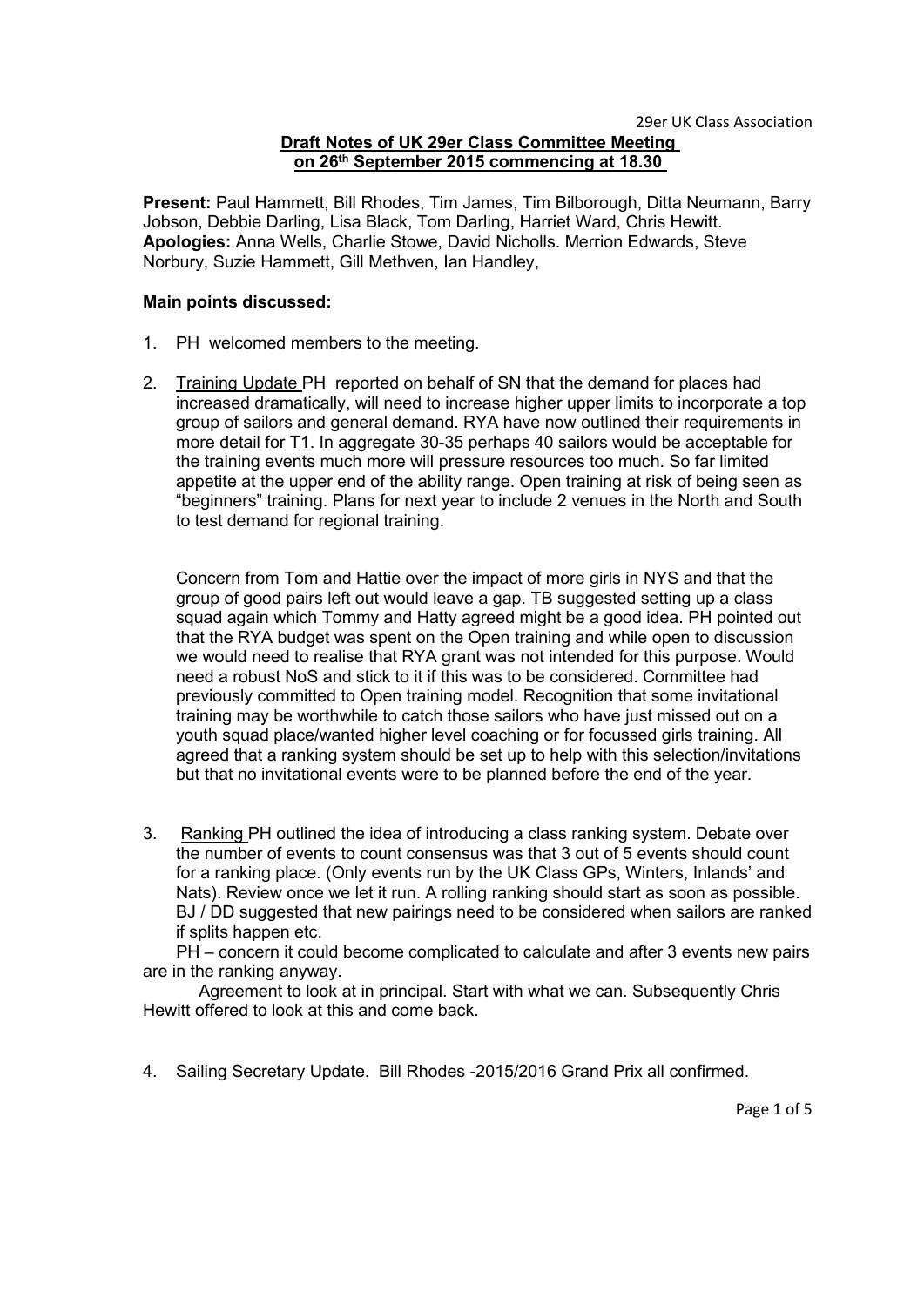29er UK Class Association

All - Consensus that that Rutland/Draycote/Grafham area are more beneficial for travelling as beneficial to keep the distance down for weekend grand Prix's.

5. Nationals Update TJ 2016 Nationals confirmed Torbay 6<sup>th</sup>-12<sup>th</sup> August 2017 Nationals confirmed as Weymouth: 15<sup>th</sup>-22<sup>nd</sup> August 2017.

Dates for 2017 were discussed in depth as they may clash with a small group of Scottish schools returning after their summer break. 29er Worlds in California so there is a need to have a week between the two events.Consensus that could not satisfy both those parties and that the best outcome for the class was the week gap after the California Worlds.

Some significant logistical issues to deal with atRTYC and TJ discussing with the club for 2016.

6. Vote on Committee structure.PH

As per items 9.5 and 10.6 of constitution Committee agreed unanimously to agree the Officer/Committee roles as per Appendix.

### 7. Conflict of Interest (PH)

PH outlined that the conflict of interest document had been put into practice and that had positive feedback. Some discussion about how the Safety fleetwould be handled and BJ to work on a protocol and report back on how to or whether to include.

8. Marketing Update. (PH)

Dinghy Show

RYA stand- volunteers needed from the committee and sailors. Sailors should be offered free tickets in return for their help. Lisa, Hattie and Tommy could help.

9. Finance Update (from PH on behalf of AW) Currently have £83k in the bank

Still have to pay;

£30k for Nationals bill (still £10k surplus after this)

£10k of future expenses training and revenue in for training (entry fees already paid and expect training to lose £6,500 as last year = £6,500 RYA grant so net breakeven). £2,500 venue costs for GP where entry fee already in (average profit for GPs runs £200- 500 each event) so expect surplus over year from GPs £2,500-3,000.

Leaves approx. Surplus £33k in the bank

Administrator cost of £5,500 met with £3,500 plus profit from GPs

Doubtful that the surplus from the Nats will be repeated for various reasons but should be planning small surplus in 2016 as to break even for 2017 Nats will be harder work.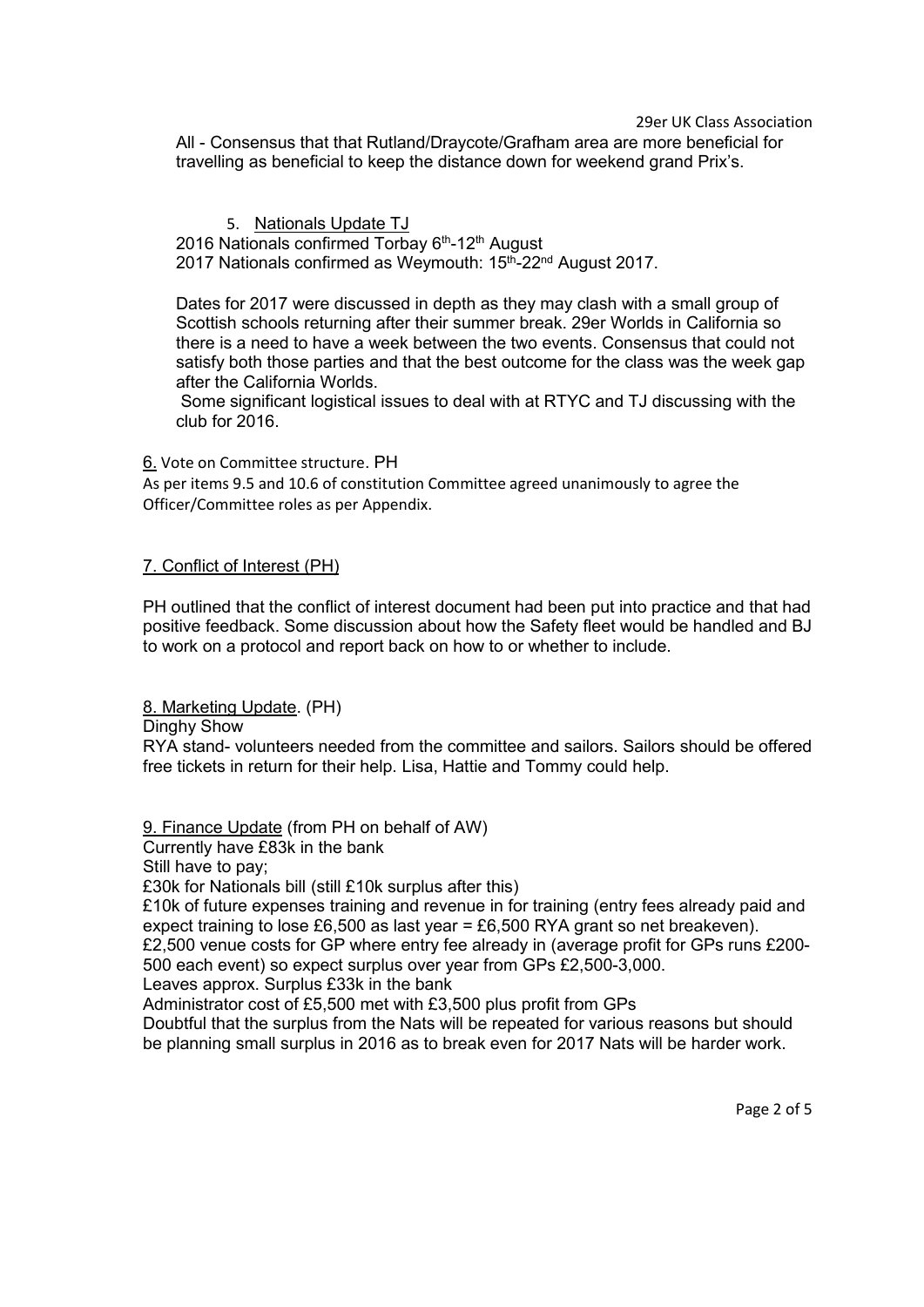BJ- Tim James to take over ET rib to improve towing costs

10. International Class PH

International Class were disappointed that the UK no longer pays its subscriptions to the Class automatically for all members. PH told them that this was a resolution passed at the AGM. He is prepared to look at a proposing a resolution to change but only if the voting structure of the International Class were to change. In discussion with the International Class and will revert.

International class need volunteers from UK class – Subsequently TB and BJ volunteered

New carbon rig being investigated unsure timing.

New centreboard to be agreed by November

Webmaster Update – TB outlined the survey results details on line

A.O.B. None

Date of next meeting: To be held at GWSC Inlands Saturday 14th November

Appendix - Committee

.

## **Committee Members – Officers**

Chair: Paul Hammett - proposed by Clive Grummett, seconded by Steve **Norbury** 

Vice Chair: Tom Darling - proposed by John Mather, seconded by James Grummett (also sailor Rep)

Treasurer: Anna Wells - co-opted Under article 9.5 of constitution.

Sailing Secretary: Charlie Stowe - proposed by Sally Thomas, seconded by Bill Rhodes

Training Officer: Steve Norbury - proposed by Paul Hammett, seconded by

Page 3 of 5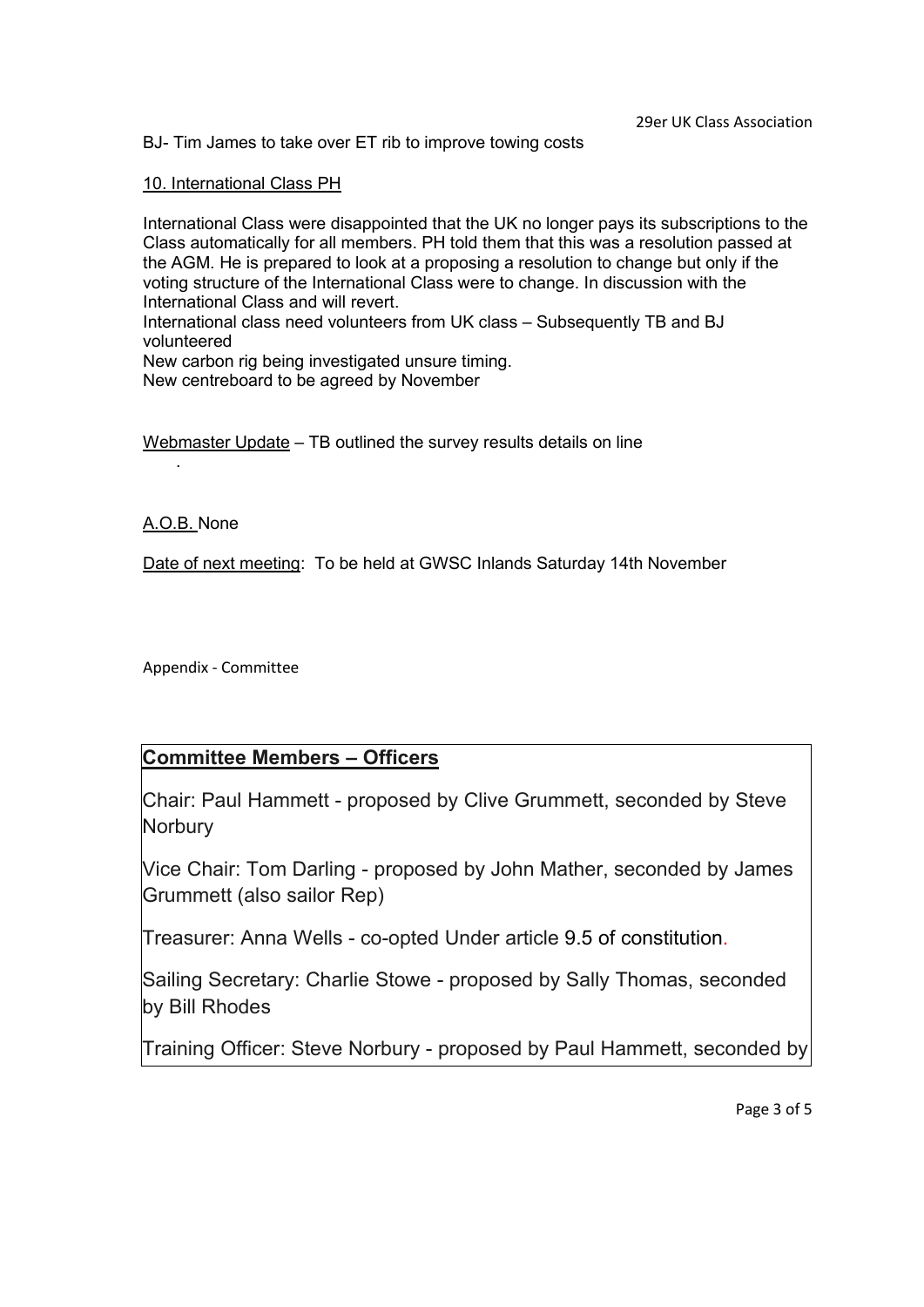Adrian Ward

Safety Officer: Barry Jobson - proposed by Paul Hammett, seconded by Ruth Lewis

General Secretary: Tim Bilbrough - proposed by Clive Grummett, seconded by Andrew Connellan as General Committee member (Webmaster). Co-opted to General Secretary

Marketing Officer: Suzie Hammett - proposed by Francesca Grade, seconded by Dee Mitchell

## **4 other Voting plus sailor Rep**

General Member (Major Events Co-ordinator): Tim James - co-opted and

General Member (Welfare Officer): David Nicholls - proposed by Dee Mitchell, seconded by Suzie Hammett

General Member (Class Liaison Officer): Debbie Darling - proposed by Charlie Stowe, seconded by Sally Budden

General Member (Scottish Rep): Ditta Neumann - proposed by Sally Budden, seconded by Sally Thomas

Sailor Rep (girls) - Harriet Ward - co-opted.

# **Non-Voting**

General Member: (Trophies Co-ordinator): Gill Methven - proposed by Des Robertson, seconded by Clive Grummett

General Member: Andrew Connellan - proposed by Paul Mearns, seconded by Tony Otter

General Member: (Shadow Sailing Sec) - Bill Rhodes - co-opted

General Member: Gary Walton - co-opted

General Member: Ian Handley - co-opted

Page 4 of 5